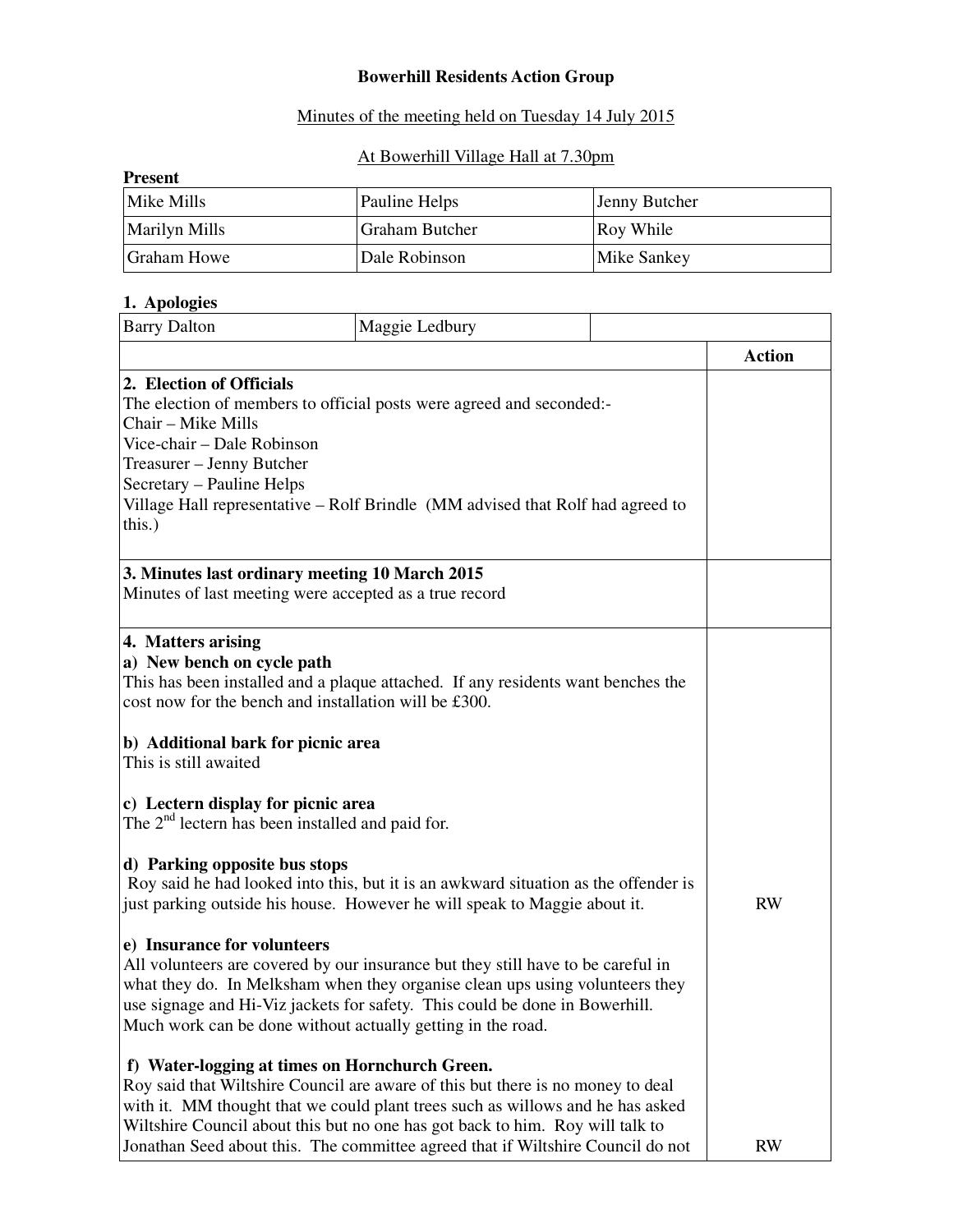| specifically say "No" then we should go ahead and plant trees as necessary.                                                                                                                                                                                                                                                                                                                                                                                                                                                                                                                                                                                                                                                                                                                                                                                                                                                                          |     |
|------------------------------------------------------------------------------------------------------------------------------------------------------------------------------------------------------------------------------------------------------------------------------------------------------------------------------------------------------------------------------------------------------------------------------------------------------------------------------------------------------------------------------------------------------------------------------------------------------------------------------------------------------------------------------------------------------------------------------------------------------------------------------------------------------------------------------------------------------------------------------------------------------------------------------------------------------|-----|
| <b>Other matters arising</b><br>Picnic area judging<br>The judging of the picnic area by the South West in Bloom judges will take place<br>tomorrow afternoon. MM went through the expected itinerary and asked if as<br>many people as possible could be there for the judging. This year the judges will<br>also be judging the route to the picnic area so the committee were asked to check<br>this on their way there.<br>The judges will also be looking at community involvement so the fact that pupils<br>from Bowerhill school helped finish the bug hotel was useful.<br>Lecterns was also something they would like to see as was social media<br>involvement, so the lecterns and Facebook page should please them.<br>MM said that Maggie Ledbury should be joining us at the picnic area.<br>The judging results will be made known at a presentation in September at<br>Dartmouth naval college, that MM and Marilyn hope to attend. |     |
| MM said that the picnic area had been vandalised again with the sign post at the<br>bottom of the path being ripped up and thrown into the canal. Dog walkers had<br>kindly retrieved it and GB now had it to repair ready for replacing. The picnic<br>area has also been weeded and strimmed to be ready for the judging.                                                                                                                                                                                                                                                                                                                                                                                                                                                                                                                                                                                                                          |     |
| 5. Correspondence<br>The Neighbourhood Plan Steering Group has launched a consultation in Shaw and<br>they want something similar held in Bowerhill perhaps in September or October.<br>We should probably just have to book the Village Hall for this.<br>It is hoped that someone from each community group would be part of a Focus<br>Group and MM asked if anyone would be interested.                                                                                                                                                                                                                                                                                                                                                                                                                                                                                                                                                          |     |
| Many messages are being put on the BRAG Facebook page.                                                                                                                                                                                                                                                                                                                                                                                                                                                                                                                                                                                                                                                                                                                                                                                                                                                                                               |     |
| 6. Working party plans for the next 2 months                                                                                                                                                                                                                                                                                                                                                                                                                                                                                                                                                                                                                                                                                                                                                                                                                                                                                                         |     |
| No specific plans were made, just that litter picking will continue and the picnic<br>area kept up together.<br>David Sutton, a volunteer, loves strimming and is keeping the area and paths tidy.<br>It was agreed that volunteers attend the picnic area at 10.00am on Tuesdays to do<br>what is necessary.                                                                                                                                                                                                                                                                                                                                                                                                                                                                                                                                                                                                                                        | All |
|                                                                                                                                                                                                                                                                                                                                                                                                                                                                                                                                                                                                                                                                                                                                                                                                                                                                                                                                                      |     |
| 7. Treasurer's report<br>We currently have a balance of £152.63. A grant of £400 from MWOPC is due.<br>£24 has been spent today on repairing the signpost at the picnic area $-$ a metal<br>stake and cement. Other recent expenses have been bird seed and the insurance.                                                                                                                                                                                                                                                                                                                                                                                                                                                                                                                                                                                                                                                                           |     |
| All grant money received from the Area Board and Melksham Charities have been<br>spent and photos sent to show what the money was used for.<br>DR asked if we should start fund raising, and MM said this was a possibility.                                                                                                                                                                                                                                                                                                                                                                                                                                                                                                                                                                                                                                                                                                                         |     |
| Waitrose has been asked if they would sponsor us, but MM has not heard back<br>from them. Asda will be asked by PH to see if they can sponsor us.                                                                                                                                                                                                                                                                                                                                                                                                                                                                                                                                                                                                                                                                                                                                                                                                    | PH  |
| Teresa has sent MM details of how to apply for landfill subsidies for large                                                                                                                                                                                                                                                                                                                                                                                                                                                                                                                                                                                                                                                                                                                                                                                                                                                                          |     |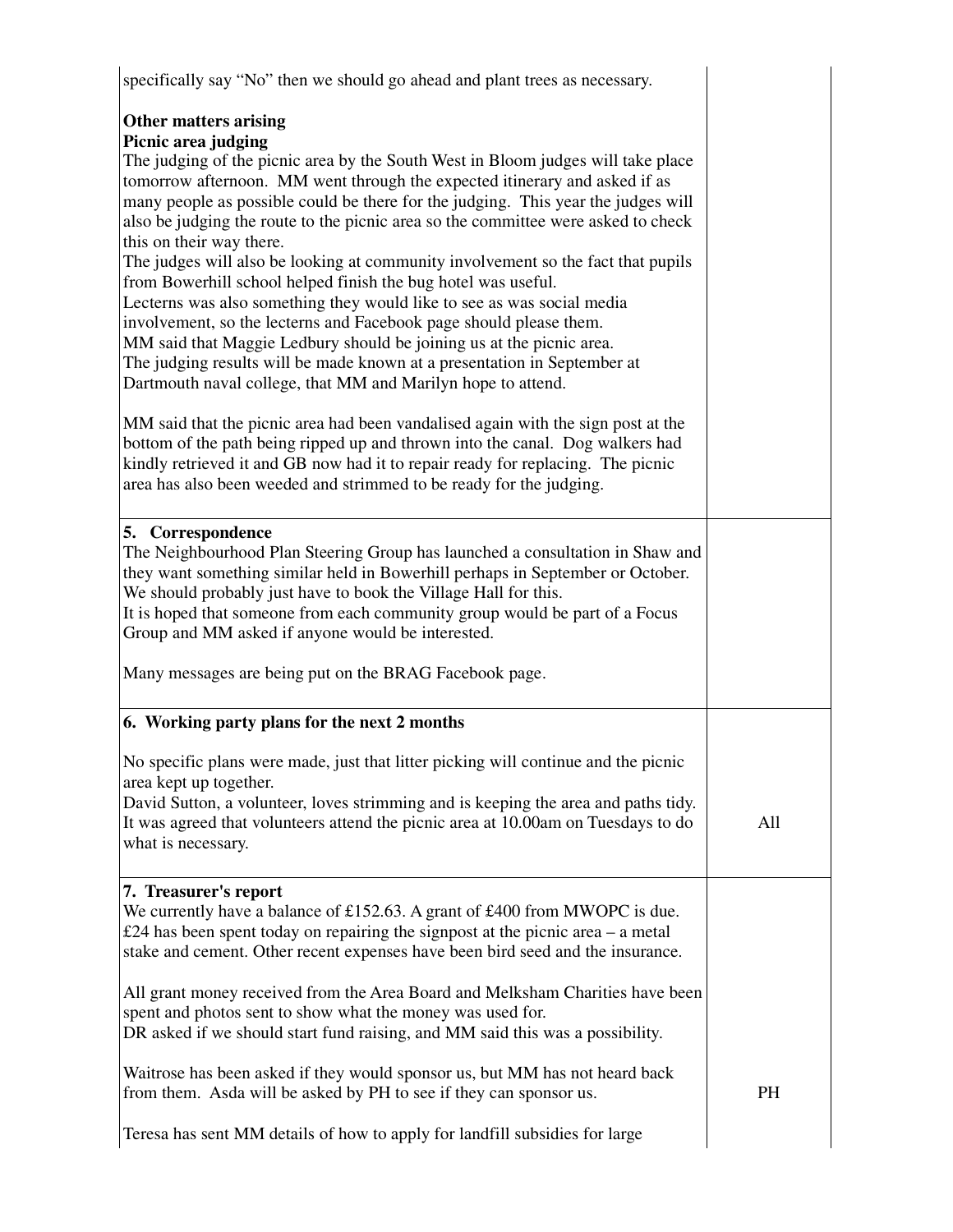| projects. MM will see about projects such as picnic benches and trees for<br>Hornchurch green, and facilities at the Jubilee Playing Fields.                                                                                                                                                                                                                                                                                                                           | <b>MM</b> |
|------------------------------------------------------------------------------------------------------------------------------------------------------------------------------------------------------------------------------------------------------------------------------------------------------------------------------------------------------------------------------------------------------------------------------------------------------------------------|-----------|
| MM will contact Sharon to see if any more funding could come from Knorr<br>Bremse.                                                                                                                                                                                                                                                                                                                                                                                     | MM        |
| 7. Wiltshire Council, Wiltshire Without South report<br>RW said that there was a council meeting today, and much of the talk was of cuts<br>as money is tight.<br>The free bus to the train station is ending this week, as it can no longer be funded.<br>There is to be a boundary review with a Council meeting on 24 November. The<br>new houses to the East of Melksham should now logically be part of the Town<br>Council, but there can be no decision as yet. |           |
| The Campus is being scaled back, but the final decisions will not be made until<br>the end of August. At the Town Council meeting they are talking about a<br>replacement for the Assembly Hall also meeting rooms, that could be incorporated<br>in the Campus. Marilyn said that at a meeting she went to she was told that the<br>money for the Campus was ring-fenced, but it now appears that is not the case.                                                    |           |
| The rugby and football development has now started and the cost has snowballed<br>to £7m.                                                                                                                                                                                                                                                                                                                                                                              |           |
| GB said that he had learned from the national press that there was a new road<br>surface that was guaranteed to last 10 years to put an end to the constant potholes.<br>RW said he would ask someone to look into this.                                                                                                                                                                                                                                               | <b>RW</b> |
| The Avon Rubber hangers on the Industrial Estate are up for sale.                                                                                                                                                                                                                                                                                                                                                                                                      |           |
| Marilyn complained that large lorries, such as from David Hathaway, are<br>continuing to drive into the residential area of Bowerhill.                                                                                                                                                                                                                                                                                                                                 |           |
| 9. MWOPC Report<br>The Pavilion has been completed and will shortly be adopted. The first matches<br>using the Pavilion will be at the end of July. The link road is not scheduled to<br>open until the end of the year, but more likely it will be adopted and signage put<br>up at the beginning of September after Herman Miller has moved all its large<br>machinery into the new factory.                                                                         |           |
| There have been reports of youngsters using drugs and legal highs in the coppice<br>between Harvard Close and Hornchurch. Meetings have been held between the<br>police, MWOPC and Wiltshire Council and it has been suggested that the<br>Community Payback Team be asked to clear dead wood and rubbish to make the<br>area more open to deter those trying to hide away.                                                                                            |           |
| The path around Hornchurch is now a priority for the PIGS scheme and they have<br>provided £5k for the works with £5k provided by MWOPC. Teresa is getting 3<br>estimates for the work. It is quite possible that money made available through the<br>solar farm S198 will be used for this.                                                                                                                                                                           |           |
| Money has been agreed for the path at the back of the school and this should be<br>laid soon.                                                                                                                                                                                                                                                                                                                                                                          |           |